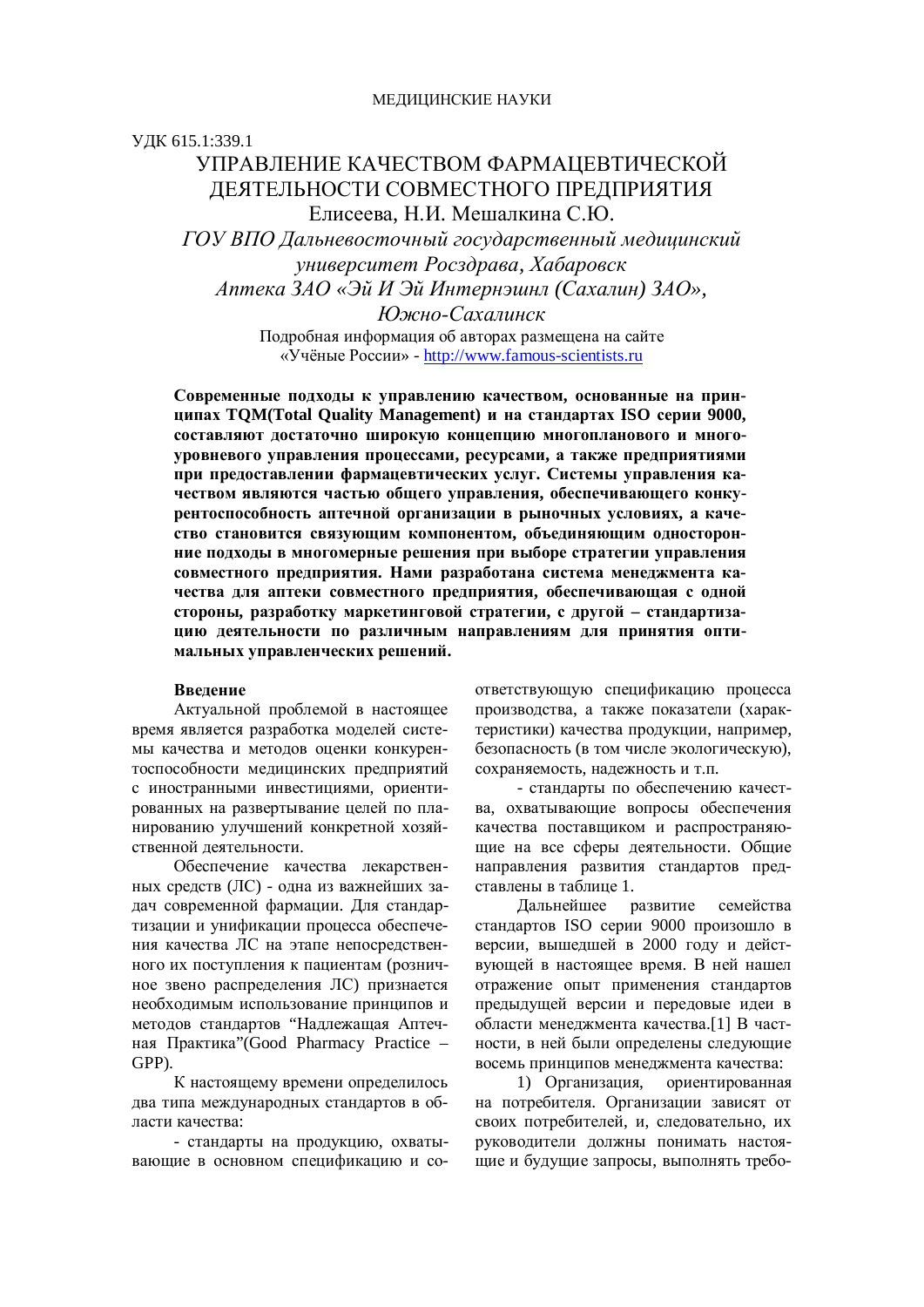## МЕДИЦИНСКИЕ НАУКИ

вания потребителей и стремиться, чтобы продукция превосходила их ожидания.

| Габлица 1. Общие направления развития стандартов |                          |                        |                |                         |
|--------------------------------------------------|--------------------------|------------------------|----------------|-------------------------|
| Период                                           | Потребности              | Стандарт               | Масштаб        | Назначение              |
|                                                  |                          |                        | применения     |                         |
| 1.<br>Индуст-                                    | Технические              | Националь-             | Националь-     | Техника, технология     |
| риализация                                       | нормы на гото-           | ные стандар-           | ный            |                         |
| (до 1900 г.)                                     | вую<br>продук-           | ты в США,              |                |                         |
|                                                  | цию                      | Великобри-             |                |                         |
|                                                  |                          | тании,<br>$\Gamma$ ep- |                |                         |
|                                                  |                          | мании<br>И             |                |                         |
|                                                  |                          | Франции                |                |                         |
| 2. Контроль                                      | Нормы на ис-             | 45208,<br>MIL          | Националь-     | Сохранность<br>безопас- |
| качества (се-                                    | пытание гото-            | <b>MIL 1549A,</b>      | ные армии      | ности техники           |
| XX<br>редина                                     | вой продукции;           | <b>MIL9858A,O</b>      |                |                         |
| века)                                            |                          | ТУ(общие               |                |                         |
|                                                  | контроль<br>Tex-         |                        |                |                         |
|                                                  | нологического            | технические            |                |                         |
|                                                  | процесса                 | условия),              |                |                         |
|                                                  |                          | ЧTУ<br>(част-          |                |                         |
|                                                  |                          | ные техниче-           |                |                         |
|                                                  |                          | ские<br>усло-          |                |                         |
|                                                  |                          | вия) и т.п.            |                |                         |
| 3. Обеспече-                                     | Обеспечение              | Американ-              | Националь-     | Обеспечение надежно-    |
| качест-<br>ние                                   | качества гото-           | ские нацио-            | ный(в первую   | сти техники             |
| Ba:                                              | вой продукции;           | нальные                | очередь<br>ДЛЯ |                         |
| $1-e$<br>поколе-                                 | нормы ее со-             | стандарты              | передачи       |                         |
| ние                                              | хранности                | CFI-APPB,              | энергии<br>на  |                         |
| $(60-70-e)$ ro-                                  |                          | ANST-                  | расстояние)    |                         |
| ды XX века)                                      |                          | SAME,                  |                |                         |
|                                                  |                          | FM VC                  |                |                         |
| 4. Обеспече-                                     | система<br>при-          | Общеевро-              | Националь-     | организационное         |
| ние<br>качест-                                   | знанных<br>раз-          | пейские                | ный,<br>между- |                         |
| Ba:                                              | ста-<br>ЛИЧНЫМИ          | стандарты              | народный       |                         |
| $2-e$<br>поколе-                                 | нами норм                | <b>ISO</b>             |                |                         |
| ние(80-е                                         |                          | EN(European            |                |                         |
| начало 90-х                                      |                          | norms)                 |                |                         |
| XX<br>ГОДОВ                                      |                          |                        |                |                         |
| века)                                            |                          |                        |                |                         |
| 5. Обеспече-                                     | превентивные             | <b>ISO</b>             | Международ-    | руководящее             |
| ние<br>качест-                                   | действия<br>$\Pi{\bf 0}$ |                        | ный, и только  |                         |
| Ba:                                              | созданию сис-            |                        | после<br>этого |                         |
| 3-е поколе-                                      | темы<br>улучше-          |                        | националь-     |                         |
| ние (с 90-х                                      | ния качества             |                        | ный            |                         |
| XX<br>годов                                      |                          |                        |                |                         |
|                                                  |                          |                        |                |                         |
| века и, веро-                                    |                          |                        |                |                         |
| ятно, до 30-                                     |                          |                        |                |                         |
| $40-x$<br>годов                                  |                          |                        |                |                         |
| XXI века)                                        |                          |                        |                |                         |

 $T_{\alpha}$ 

2) Роль руководства. Руководители устанавливают единство целей, направлеумия деятельности и внутренней среды организации. Они создают окружающую среду, в которой работники могут быть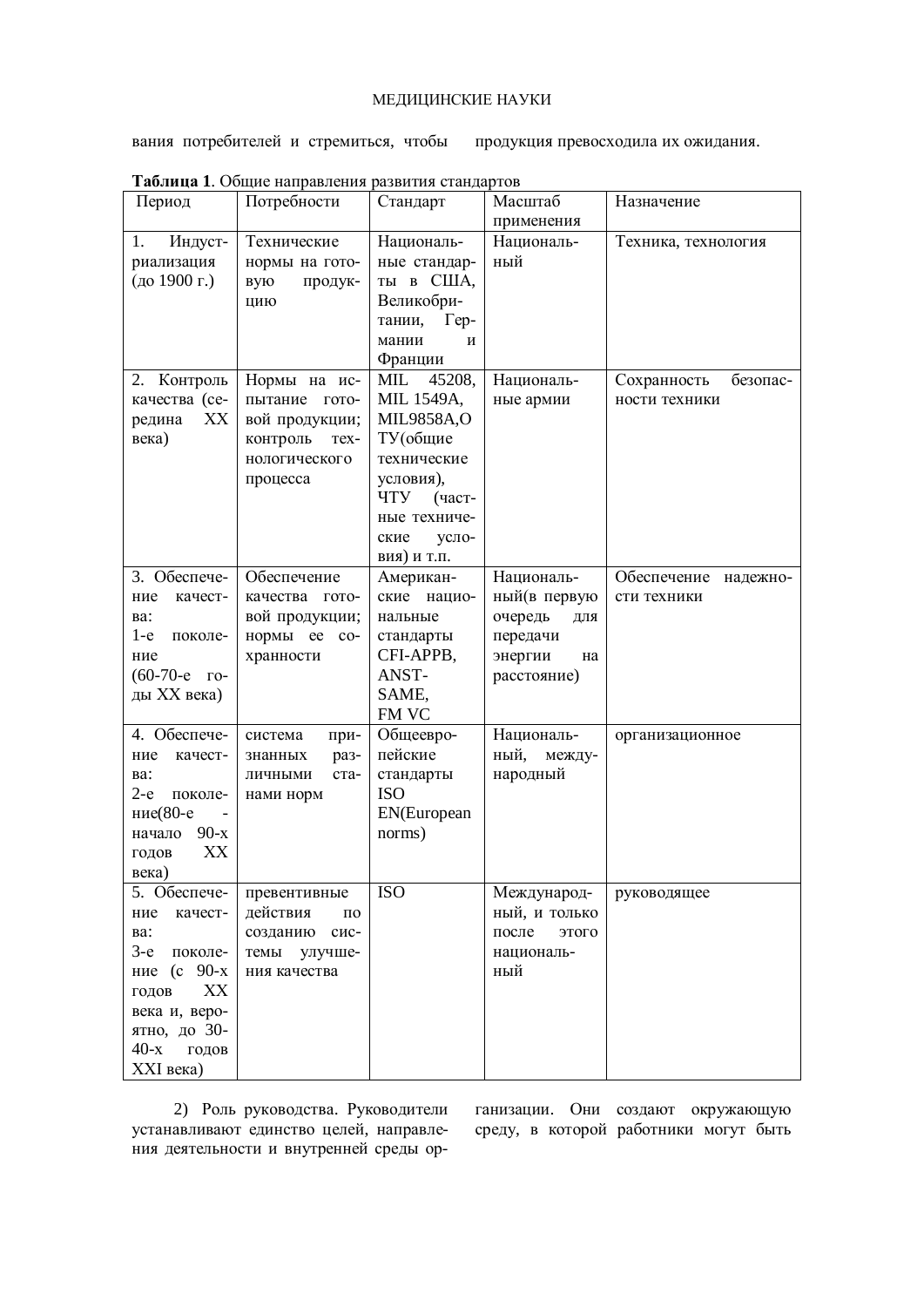полностью вовлечены в достижение целей организации.

3) Вовлечение работников. Работники всех уровней составляют основную ценность организации. Полное вовлечение работников дает возможность использовать их способности на благо организации.

4) Подход к руководству как к непрерывному процессу. Желаемый результат лостигается более эффективно при руководстве соответствующими ресурсами и деятельностью как непрерывным процес $c<sub>OM</sub>$ 

5) Системный подход к менеджменту. Вклад в эффективность деятельности организации вносит понимание ее руководителями системы взаимосвязанных процессов, направленных на лостижение поставленной цели, и управление этой системой.

6) Непрерывное улучшение качества всех процессов производства и распределение является постоянной целью организании

7) Принятие решения, основанное на фактах. Эффективные решения базируются на логическом и интуитивном анализе информации.

8) Взаимовыгодные отношения между организацией и ее поставщиками повышают способность обеих сторон создавать ценности.

Таким образом стандартизировать деятельность аптечного учреждения актуально и практически значимо.

## Материалы и метолы

Целью исследования является разработка методических основ и рекомендаций для обеспечения стандартизации и управления качеством аптечного учреждения совместного мелицинского предприятия ЗАО «Эй И Эй Интернэшнл (Сахалин) ЗАО» в реальной практике.

Объектом исследования явились основные показатели деятельности ЗАО « Эй И Эй Интернэшнл (Сахалин) ЗАО» за 2004-2006 гг.- ассортиментная политика, маркетинговая стратегия, порядок лекарственного обеспечения, финансовые результаты. ЗАО « Эй И Эй Интернэшнл (Сахалин) ЗАО» – одна из немногих коммерческих организаций лидирующая в Дальневосточном регионе в предоставлении медицинских услуг международного уровня на удаленных рабочих площадках компаний, работающих в рамках проектов Сахалин-1, Сахалин-2.

ЗАО « Эй И Эй Интернэшнл (Сахалин) ЗАО» является юридическим лицом и свою деятельность осуществляет в соответствии с Уставом и действующим законодательством РФ, а также с использованием стандартов ISOS (созданных на базе стандартов ISO серии 9000). Оказание гарантированной качественной медицинской помощи в современных условиях не возможно без фармацевтического сектора, поэтому ЗАО « Эй И Эй Интернэшнл (Сахалин) ЗАО» имеет аптеку и осуществляет различные виды фармацевтической деятельности в соответствии с лицензией.

Результаты и обсуждения

Фармацевтическая деятельность ЗАО «Эй И Эй Интернэшнл (Сахалин) ЗАО» осуществляется с соблюдением законолательства РФ, международных стандартов ISOS(Pharmacy Services SOPP).[4] Использование стандартов ISOS в качестве руководящих материалов для тщательного анализа организационной структуры фармацевтической организации (ФО), ее программ, рабочих потоков, возможностей процессов, применяемых стандартов и документации дает надежный прогноз способности организации достигать удовлетворительных результатов по качеству. Следовательно, стандарты фармацевтической деятельности могут использоваться как внутренний инструмент для разработки аудита и совершенствования системы качества фармацевтической организации.

Нами предложен метод комплексной оценки системы обеспечения качества (ФО), составные части которой приведены на рисунке 1.

Данный метод позволяет всесторонне оценить соответствие различных аспектов работы утвержденным стандартам. Ежегодно в ЗАО « Эй И Эй Интернэшнл (Сахалин) ЗАО» проводится как внешний, так и внутренний аудит. Внутренним аудитором является компания учредитель « Эй И Эй Интернэшнл Пте Лтд» из республики Сингапур, осушествляющая внутренний (медицинский, фармацевтический) аудит. При подготовке ЗАО «Эй И Эй Ин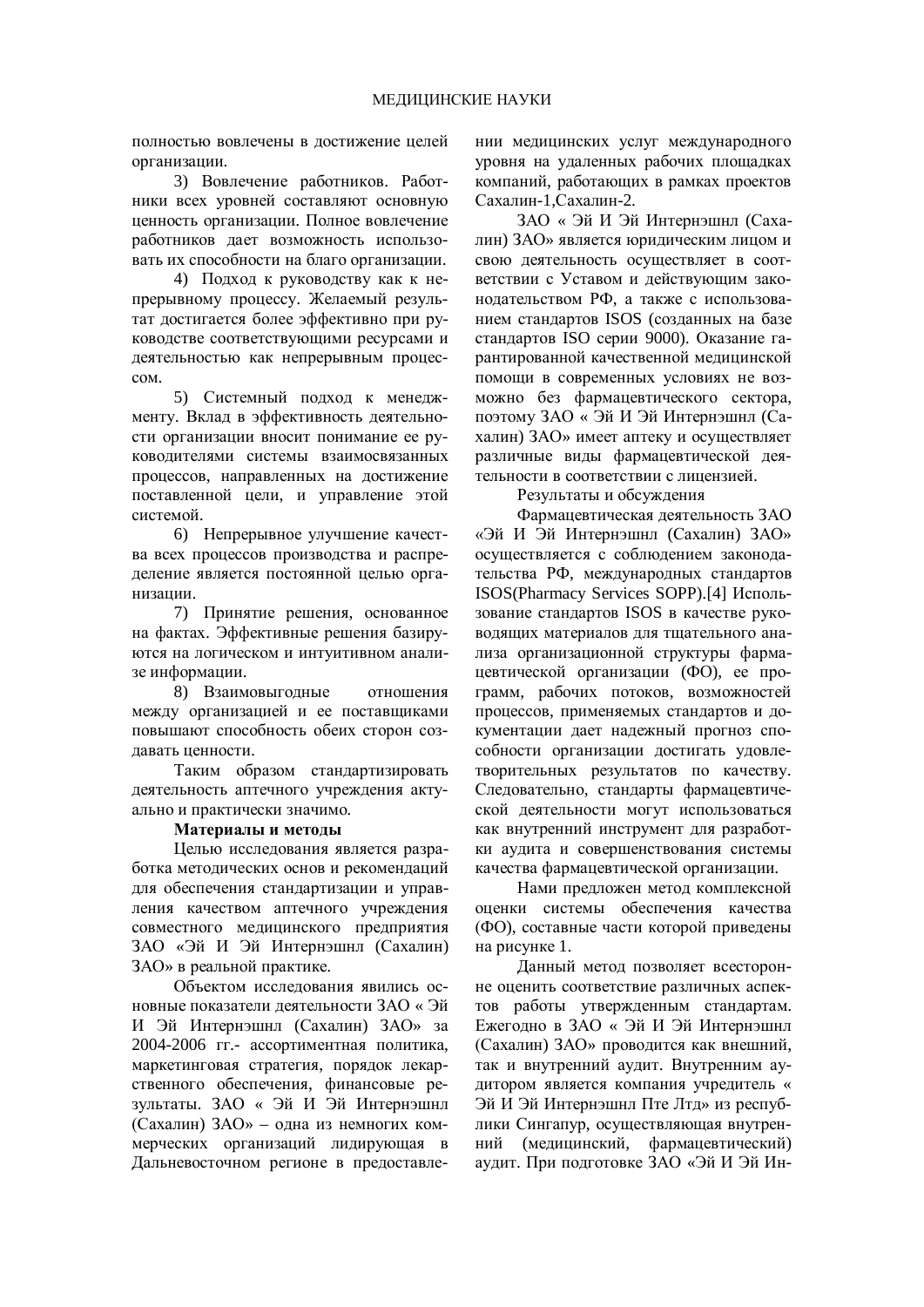тернэшнл (Сахалин) ЗАО» к ежегодному внутреннему фармацевтическому аудиту с помощью метода комплексной оценки системы обеспечения качества, в холе регулярной внутренней самооценке деятельности аптеки установлено несоответствие системы качества некоторым принятым стандартам. Поэтому нами были усовершенствованы опорные стандарты International SOS: S.1 – Pharmacy Services SOPP CODE I – 007 Organisation&Administration Expired drugs, S.5 Pharmacy Services SOPP CODE  $I - 001$  Controlled Drugs c vyerom различных факторов внешней и внутренней среды, оказывающих влияние на фармацевтическую деятельность компании в Сахалинской области.



Рис. 1. Метод комплексной оценки системы обеспечения качества фармацевтической организации

Нами разработана и внелрена система менеджмента качества, включающая программу лекарственного обеспечения медицинских пунктов, расположенных в местах строительства по проектам Сахалин-1, Сахалин-2, которая позволила привести фармацевтическую деятельность ЗАО « Эй И Эй Интернэшнл (Сахалин) ЗАО» в рамки международных стандартов" Weekly Audit of Controlled Drugs" и "Keys to Pharmacy and Controlled Drugs", отражающих регулярный контроль (внутренний аудит) за обращением лекарств.

На следующем этапе внедрения системы менелжмента качества, применена методика оценки конкурентоспособности фармацевтических товаров, в основу которой положены процедуры индикативного анализа, одним из этапов которого является поэтапное калькулирование.

Поэтапное калькулирование (step contribution reporting) дает возможность проводить анализ рентабельности, как отдельных видов лекарственных средств, так и ассортимента продукции с точки зрения рентабельности целевых групп фармацевтической продукции. Поэтапное калькулирование основывается на определении ряда покрытий (contribution margin), которые рассчитываются поэтапно и включают все большее количество затрат. То есть поэтапное калькулирование построено на определении цепочки взаимосвязанных дифференциальных издержек (differencial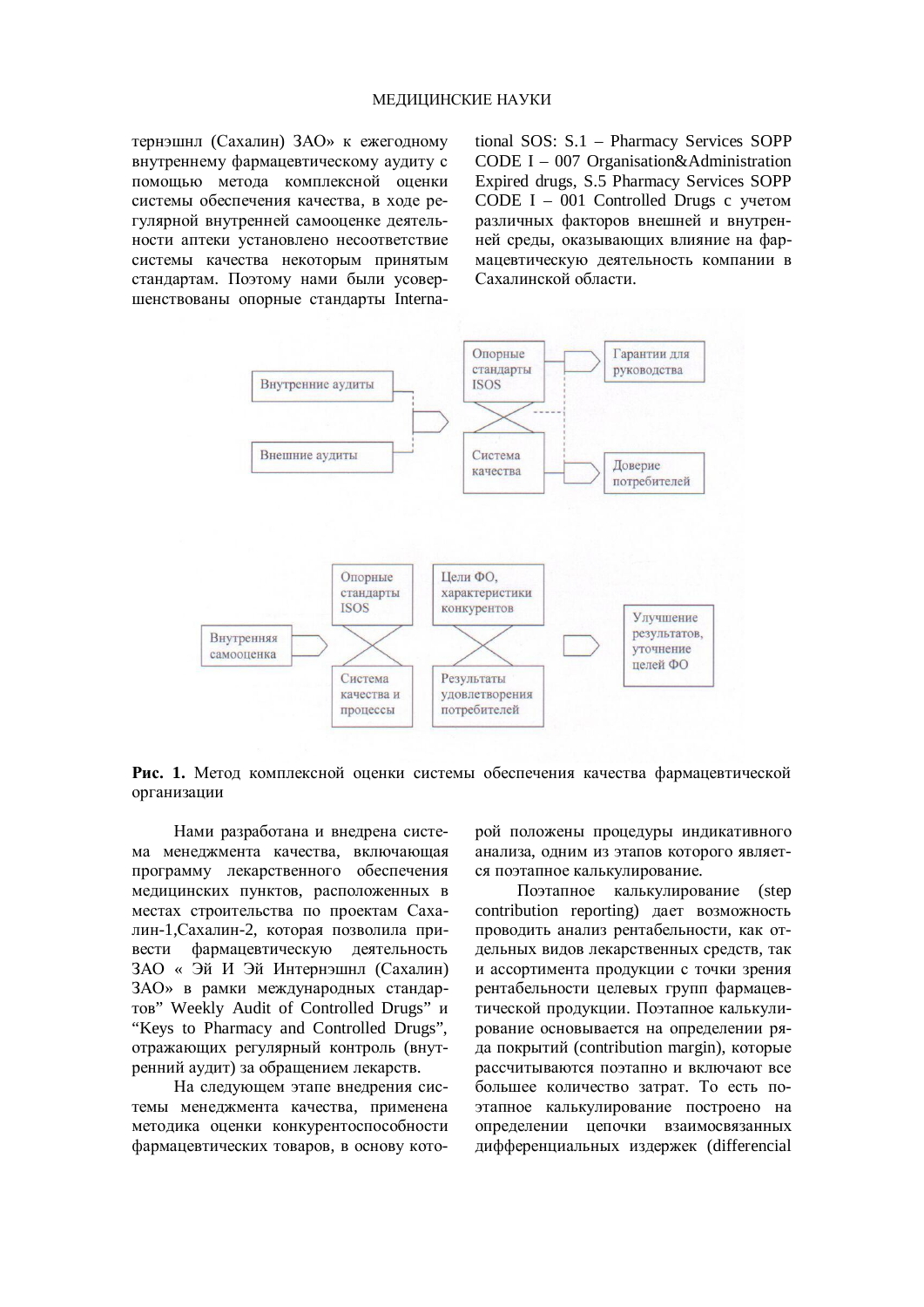cost) и формируемых с их учетом покрытий. Под дифференциальными издержками понимаются издержки, зависимые от изменения затрат в связи с принимаемым управленческим решением. В свою очередь покрытие характеризует изменение результата деятельности за анализируемый период.

Предложена экономико-математическая модель поэтапного калькулирования и даны рекомендации по ее использованию в аптеке (формулы 1-4):

$$
CM1 = \sum_{i=1}^{n} (V_i * P_i - VC_i)
$$
 (1)

$$
CM2 = \sum_{i=1}^{n} (V_i * P_i - VC_i - FC_j)
$$
 (2)

$$
CM3 = \sum_{j=1}^{m} (CM2_j - FC_j)
$$
 (3)

$$
CM3 = [\sum_{j=1}^{m} (CM2_{j} - FC_{j}) - FC]
$$
 (4)

где СМ1 – покрытие на отдельные ассортиментные позиции в рамках вида продукции, в денежном выражении; СМ2 – покрытие на отдельные виды продукции, в денежном выражении; СМ3 – покрытие на отдельные ассортиментные группы видов продукции, в денежном выражении; I – результат деятельности предприятия (прибыль или убыток), в денежном выражении; V– объем реализации продукции, в натуральном выражении; P – ценовой фактор; VC – переменные дифференциальные издержки: FC –постоянные дифференциальные издержки; i – вид продукции в ассортименте предприятия  $i=I$ ............., где n – число видов продукции; ј– вид ассортиментной группы в ассортименте предприятия, i=I……m, где m – число ассортиментных групп. Метод поэтапного калькулирования позволил сформировать ядро ассортимента фармацевтической продукции и повысить эффективность функционирования аптеки.

## **Выводы**

Таким образом, нами разработана система менеджмента качества для аптеки совместного предприятия, обеспечивающая с одной стороны, разработку маркетинговой стратегии, с другой – стандартизацию деятельности по различным направлениям для принятия оптимальных управленческих решений.

#### СПИСОК ЛИТЕРАТУРЫ:

1. Москвин В.А. Эволюция в области управления качеством /В.А.Москвин // Инвестиции в России.2004. №5.– С. 27-28.

2. Никсон Ф.Роль руководства предприятия в обеспечении качества и надежности.- 2-е изд./ Пер. с анг.- М.: Изд-во стандартов, 1990.

3. Полесский В.А. Эволюция молелей системы качества: международная практика / В.А. Полесский. С.А. Мартынчик, В.Г. Запорожченко, В.З. Кучеренко //  $\Theta$ кономика здравоохранения. – 2005. -  $\mathcal{N}_28$ .  $- C. 25 - 36.$ 

4. Campbell D., Cerasa D., Williams J. International SOS Pharmacy Service SOPP.Singapore: SOS CIS Region Pharmacy Management Committee, 2002. – 28c.

5. Model standards for self audit in community pharmacy in England: vol. 1-9. Keele, Keele University, 1994.

6. Good Pharmacy Practice (GPP) in developing countries. Supplementary guidelines for stepwise implementation. FIP Community Pharmacy Section, 1999.

7. Standards for quality of pharmacy services. International Pharmaceutical Federation FIP, 1993.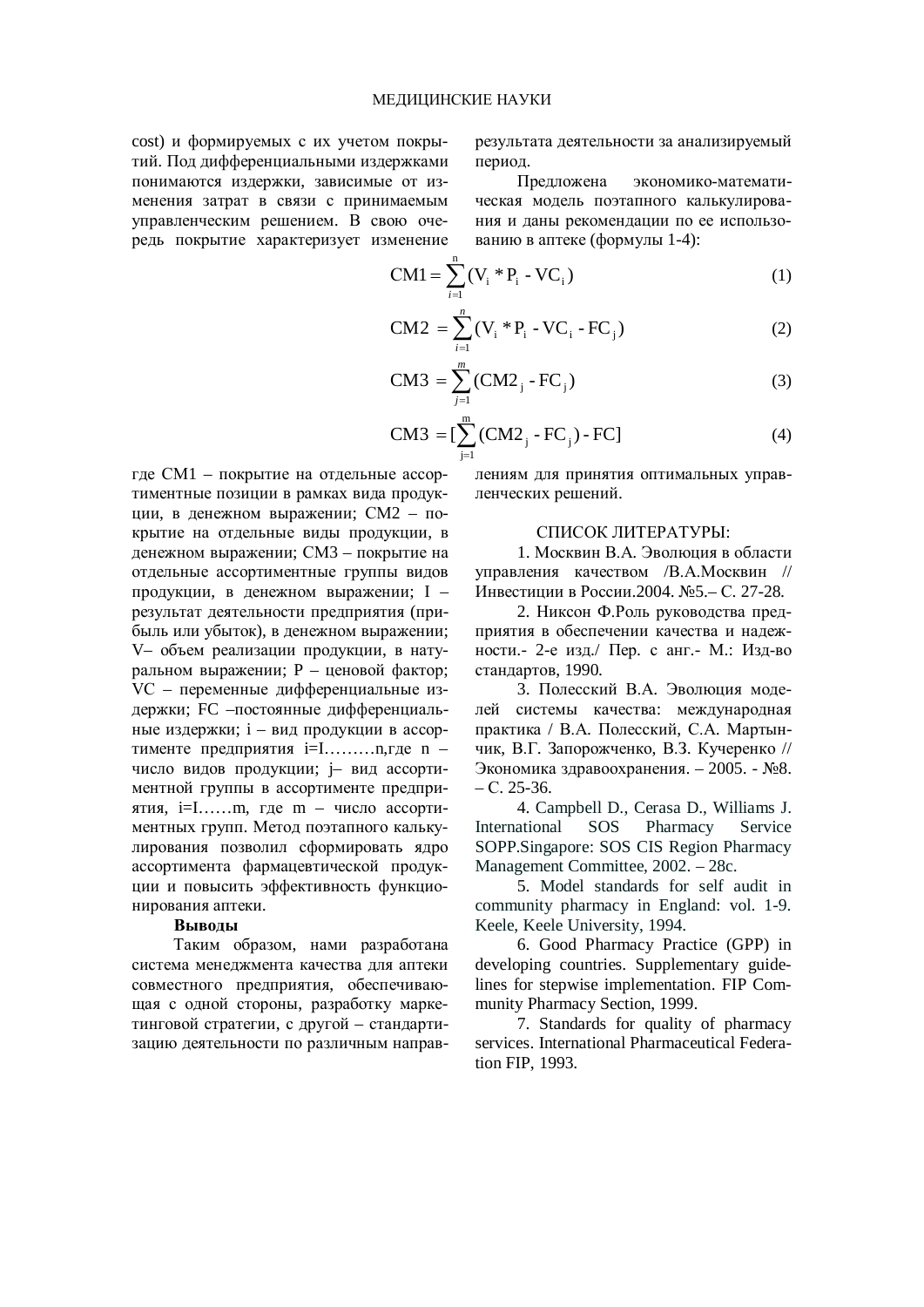### МЕДИЦИНСКИЕ НАУКИ

### **QUALITY MANAGEMENT OF PHARMACEUTICAL ACTIVITY OF A JOINT VENTURE**

Yeliseyeva N.I., Meshalkina S.Yu. *Far Eastern State Medical University, Khabarovsk Pharmacy ZAO «AEA International (Sakhalin) ZAO», Yuzhno-Sakhalinsk* 

Modern methods of quality management based on TQM (Total Quality Management) and ISO 9000 standards create a broad conception of multilevel process and resource control and business management providing pharmaceutical service. Quality management systems enter into total management that assures competitive capacity of enterprises in the market conditions, and quality becomes a link that gathers one-sided approaches into multipronged strategy of steering joint enterprise.

We have worked out the system of quality management for the joint-stock company pharmacy, providing the development of marketing strategy on one side and performance standardization on different guidelines for the optimal decisions regarding management issues on the other side.